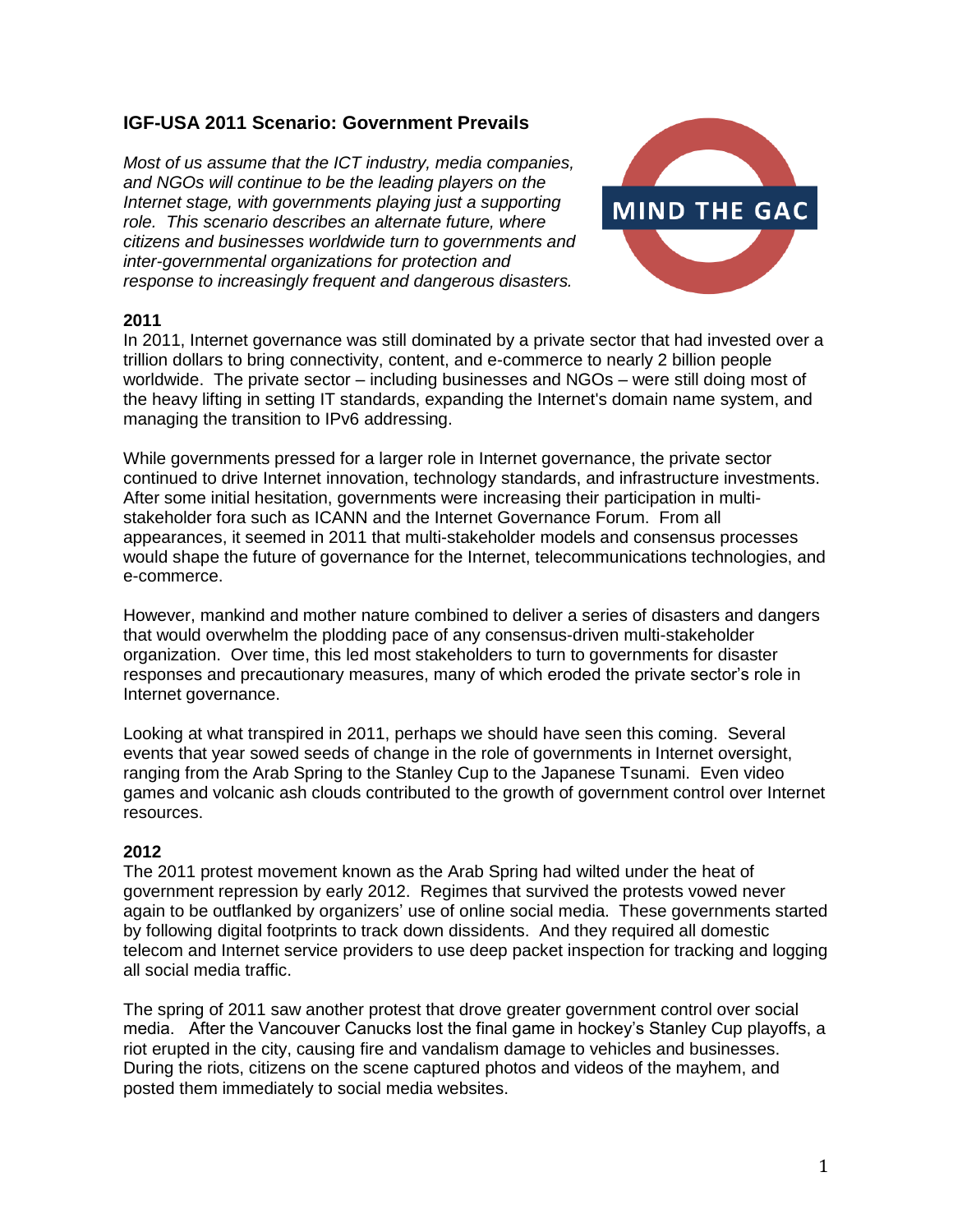Within hours, hundreds of Vancouver social media users were "tagged" in videos and photos of vandalism and violence. Those who lost property in the riots used social media sites to organize vigilante justice squads against tagged individuals – even those whose only offense was being photographed while running away from a burning car or building.

The ensuing cycle of violence convinced Vancouver residents that vigilante justice was no substitute for police investigations and courtroom trials. The following year, Canada's government passed new privacy laws prohibiting tagging of individuals in photos and videos on public websites. Other governments soon emulated Canada's approach, effectively ending the popular practice of tagging friends on social media sites.

## **2013**

The effects of two major disasters in 2011 drove trends in Internet governance in 2013. After the tsunami in Japan and river flooding in the US, online disaster relief scams captured headlines around the world. Criminals found they could take millions from well-meaning donors by hosting convincing websites with domain names like *TsunamiVictimFund.org* and *JoplinFloodRelief.com*. Media coverage of the fraud drove a decline in online global giving to disaster relief and other charitable efforts.

Then in 2013, ICANN launched nearly 200 new top-level domains for the Internet. Among them was .*Give* , whose sponsors promised to operate a trusted space for all charities, spending millions to educate individual and business donors about the new top-level domain. Charities like the Red Cross and Red Crescent acquired their domain names in .*Give*, but most charities soon chafed under the .*Give* registry's high fees and strict standards for relief operations and disclosure. By the end of the year, litigation and controversy drove the registry into bankruptcy, so ICANN invited an intergovernmental organization to take control of .*Give* domains and impose a new global regulatory regime for online giving.

## **2015**

Back in 2011, Microsoft unveiled Kinect, a motion and image sensor with amazing range and accuracy. By 2015 these devices were under \$50US, and governments began deploying the sensors in public buildings and on streetlamps. Banks and businesses installed these sensors, too, but only governments had access to a global database of facial images that could be matched in real-time. By the end of the decade, most governments could identify and track individuals who came within range of their sensors. This proved helpful in finding missing persons and felons, but also enabled governments to identify and investigate dissidents appearing in street protests.

## **2016**

After another series of volcanic eruptions in 2016, drifting ash clouds once again grounded air travel over much of Europe and Asia. Many businesses took another look at virtual video meetings as an alternative to air travel. And by 2016, new technologies and Internet bandwidth made virtual meetings almost as good as being there. As a result, more and more businesses scaled back on air travel in favor of virtual meetings and conferences.

By late in the decade, the drop in business travel was affecting airlines, hotels, and restaurants worldwide, while governments felt the loss of associated tax revenues. Under heavy lobbying from the travel and conference industries, governments began limiting the bandwidth available for real-time international video conferencing, citing the need to preserve bandwidth for domestic uses. These moves slowed the decline in business travel, but it never recovered to previous levels.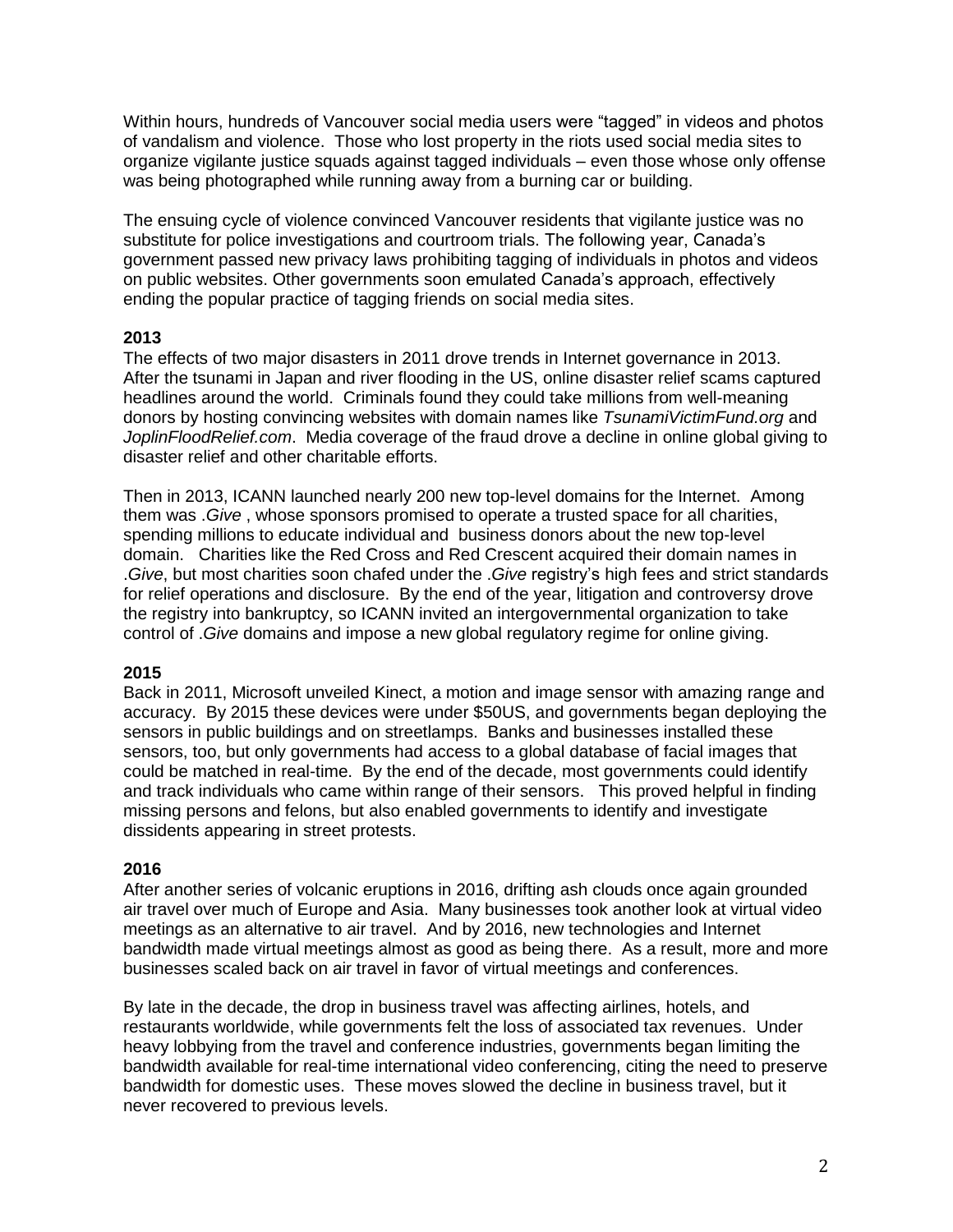#### **2017-2020**

By the end of the decade, businesses and citizens around the world had grown weary of government budget cuts and austerity measures. At the same time, they grew anxious for comprehensive solutions to global problems. That sentiment found a new target amid growing concern over the levels of fraud, deception, and threatening content on the Internet.

Earlier in the decade, European courts convicted business executives for a video someone had posted to the company's website. This led to other convictions and private lawsuits over liability for user-generated postings and copyrighted material. In the US, 2017 saw the passage of controversial legislation regarding a black-list of websites that could no longer be served by ISPs, advertisers, payment services, or search engines.

By the end of the decade, most governments emulated the US and Australian approach and created black-lists of prohibited websites that included offensive content or copyright and TM violations. While this reduced some online threats, it was no help in stopping the virus attack of 2021, which emerged from within users' computers – not from Internet websites.

## **2021**

For ten years, a mysterious computer virus had been quietly lurking in over a billion computers and mobile devices around the world. On April 1 of 2021, the 'Conficker' worm came to life – with a vengeance. All at once, these infected computers contacted their organized criminal controllers to upload credit card and identity data they had been collecting for a decade. Credit card fraud was rampant for months, as users around the world canceled accounts and watched for new accounts opened with their stolen credentials.

Conficker became the disaster that finally drove consumers and industry to demand that governments monitor all network traffic and scan users' computers for the presence of malware. It also drove banks and businesses to demand that governments take unprecedented steps to battle credit card fraud, lobbying for government-issued biometric authentication credentials for all digital citizens.

While these user authentication services were originally designed to serve e-commerce, they were also embraced by online services looking to reduce legal exposure for user-generated content and copyright infringement. Social networks, blog sites, and video services soon required authenticated identities before publishing content – bringing an end to whatever anonymity remained on the Internet.

## **2022**

The year 2022 brought the most devastating tropical storms in recorded history. Coastal flooding and storm damage in equatorial regions caused tens of thousands of people to go missing, often for several days. Dramatic rescues captured media attention, and many of those survivors credited GPS transponders that were integrated with the latest high-end smartphones. By the end of the year, many governments passed popular mandates to require precise location-tracking technologies in all mobile devices—without the option to disable. Proponents cited the obvious benefits for search-and-rescue and 911 responders, swamping those who complained about this further erosion of personal privacy.

#### **2023**

The unprecedented storms of 2022 were the tipping point that motivated governments around the globe to take collective action to stem global warming. In 2023, global